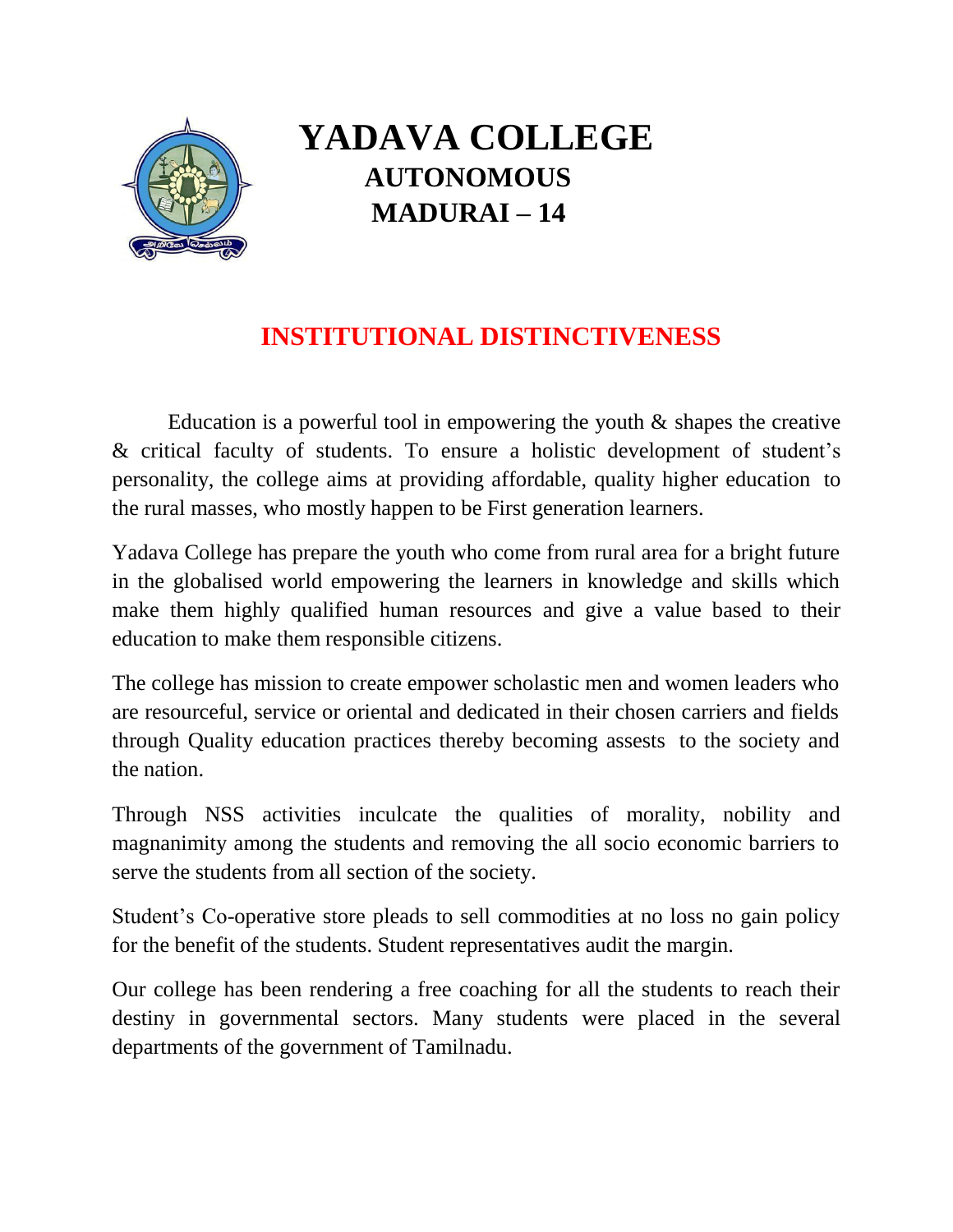Our NCC cadets were selected for mountaineering course @ NIM Uttarkashi.

Our college environment nurturing the leadership behavior with the curriculum itself, because of that we have given lots of political leaders to this society and also send so many MPs to parliament and MLAs to our state legislative assembly recently. Same time we are also superior in producing administrative officers in state and central level examinations. Our past and present record will be endorsing our practices going in our college. The Alumni association has been functioning since September 1995. It has creating a link among the Alumni from various fields and has instituted cash prize for deserving students in various fields.

# **A Good Environment with Excellent infrastructure**

- $\triangleright$  Aesthetically landscaped campus in 40 acres of land under Thiruppalai Panchayat limits in the year 1969.
- 95 spacious class rooms, 06 well equipped Science Lab, 06 Computer Lab, 01 language lab and 14 ICT enabled Smart class rooms.
- $\triangleright$  Wi-Fi enabled campus with 30-50 internet speed.
- Digitalized library with 55,569 Books and 45 Journals / Magazines with Intranet.
- $>$  370 Computers for academic purposes.
- $\triangleright$  Mega Auditorium with 900 seating capacity to host major events.
- $\triangleright$  An Air-Conditioned two Seminar hall with seating capacity 200 and 100 respectively.
- $\triangleright$  Ramp facilities for differently-abled students to make the campus Divyangjan friendly.
- $\triangleright$  Students Co-operative Store.
- $\triangleright$  Separate Hostels for Boys and Girls.
- Basketball, badminton, Football, Kabadi, Cricket and Fenced Volley ball, court with floodlight facility, Excellent facility for indoor / outdoor Sports/ Games and Cultural activity.
- $\triangleright$  Banking facility.

# **Programmes:**

In our college has 32 programmes and 587 diversified courses in UG / PG, Students on role 3288 for UG and PG, there are 151 faculty of them 56 with PhD.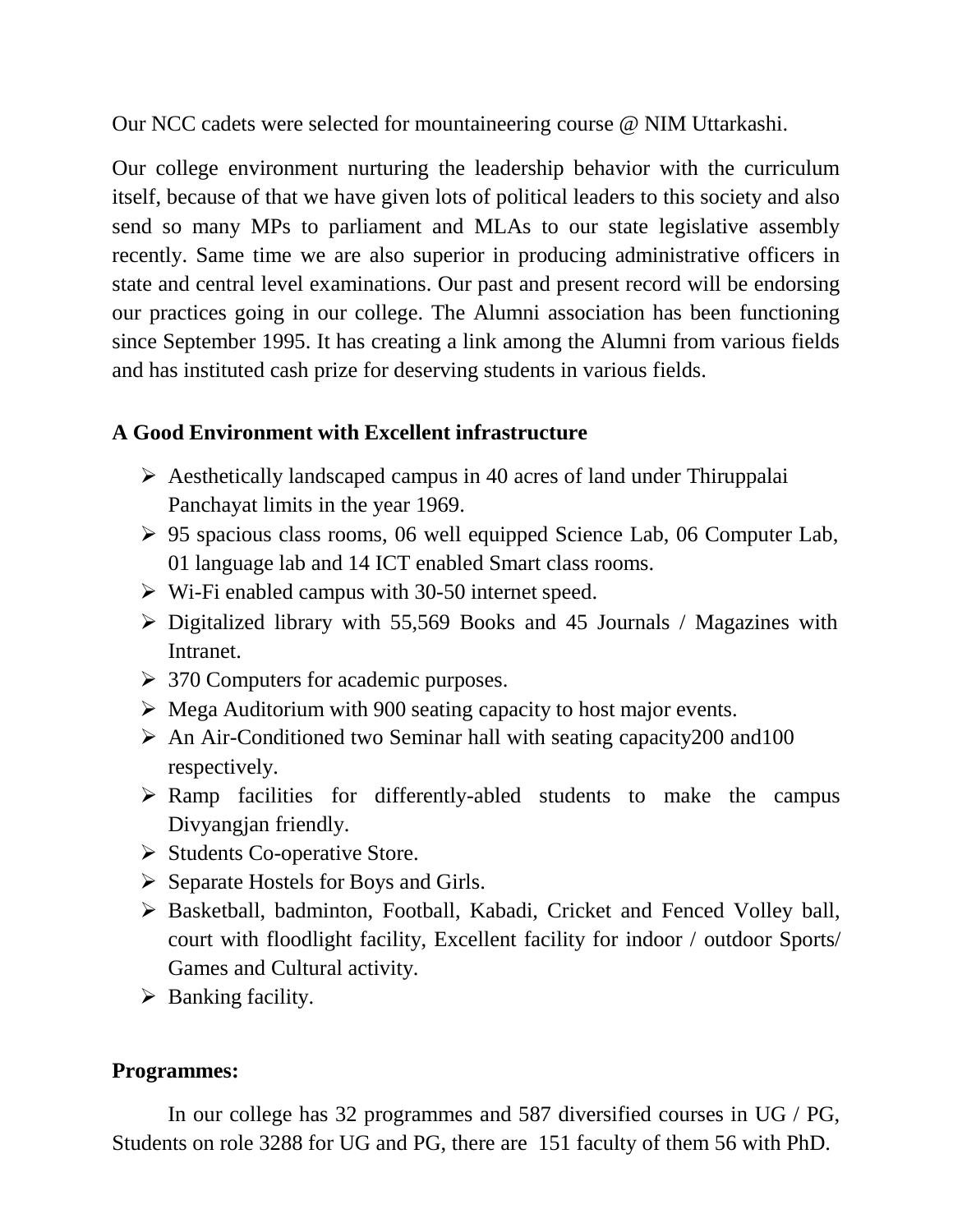# **Curricular Support**

- $\triangleright$  Being a pioneering Autonomous Institution since 2006, following CBCS system, care is taken to design the curriculum that suits the local, national and global needs and demands of industries.
- $\triangleright$  Syllabus is revised once in 3 years for UG and PG Courses.
- $\triangleright$  Mandatory interdisciplinary papers for elective courses and Non-Major elective papers are from other departments.
- Mandatory courses on Environmental studies, Value Education, Soft skill for holistic development of students' personality.
- A week long Bridge course for all the new entrants at UG level.
- $\triangleright$  Mandatory self employment courses for all final year UG students to make them life - long learners.
- $\triangleright$  Extra Self Study (optional credit) paper for fast learners in the final year.
- $\triangleright$  Remedial coaching classes for slow learners.

#### **Co-Curricular Support:**

- $\triangleright$  7 NSS Units organize Awareness Camp in the nearby villages.
- $\geq 16$  job oriented certificate courses and 1 Post Graduate Diploma courses of our College.
- $\triangleright$  NCC and Physical Education are offered as mandatory courses to ensure well being youth.

#### **Extra Curricular Support:**

- Department level and State level inter collegiate competitions- to provide a platform to exhibit their innate talents.
- $\triangleright$  Fresher's Day to Identify and train talented students
- $\triangleright$  Coaching in Sports / Games students have helped students in getting certificates/ Prizes/Awards at State, National and International Sports and Games thus enabling our students to secure career opportunities in Defense and Police Departments.